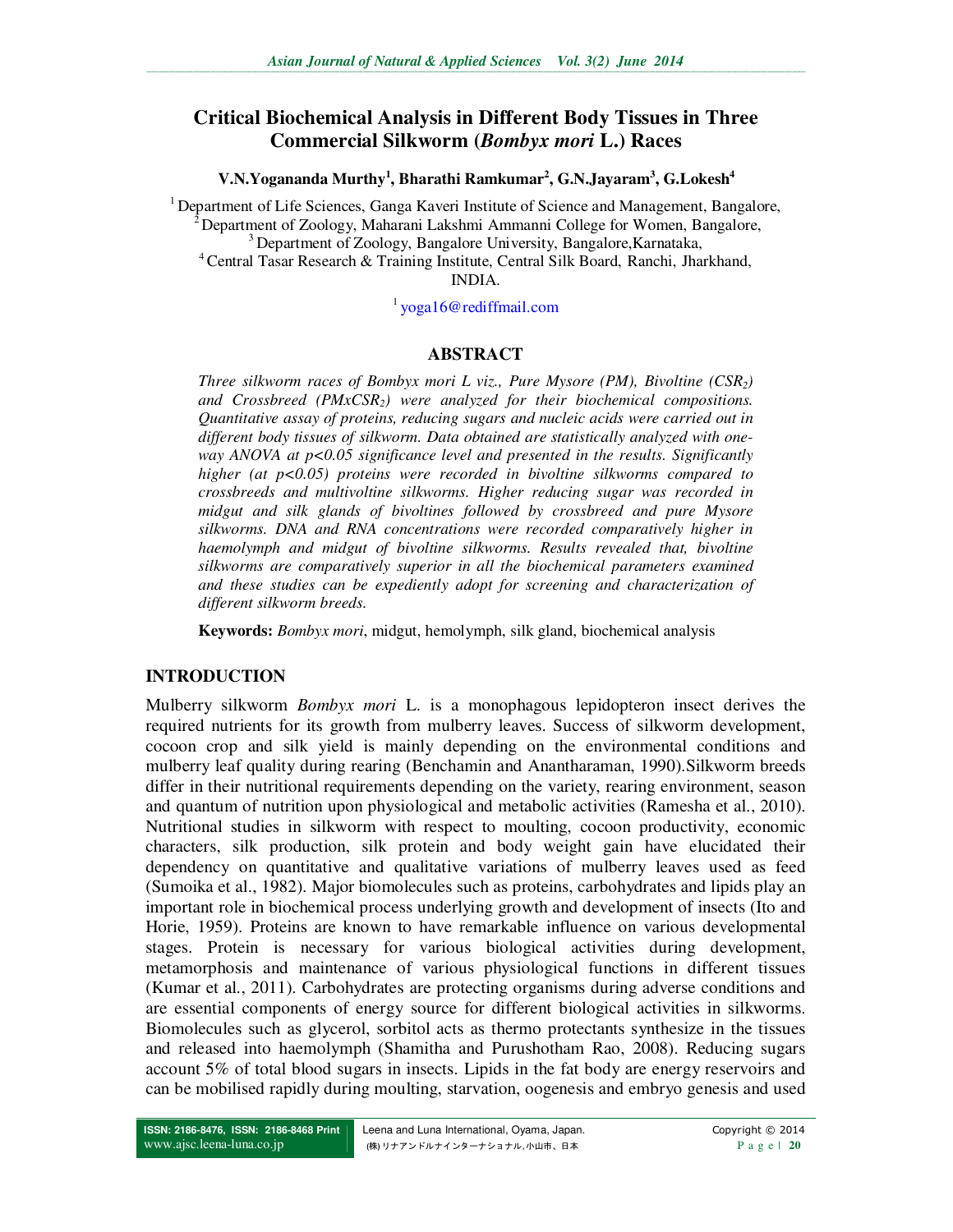to sustain continues muscular activity (Kochi and Kaliwal, 2005). It is a fact that, silkworm requires essential proteins, amino acids, sugars, fatty acids, vitamins, enzymes and micronutrients for its growth and production of silk protein (Bhattacharya *et al*., 2011). Though a number of biochemical works in respect of silkworms qualitative and quantitative nature have been carried out, information on basic biochemical constituents and their variations during larval development in silkworms are scanty. Keeping this in view, an attempt has been made to analyze some biomolecules in different tissues of commercial silkworm races.

# **MATERIAL AND METHODS**

In the present experiment, multivoltine (Pure Mysore), bivoltine  $(CSR<sub>2</sub>)$  and crossbreed (PMxCSR2) silkworm races were selected. Disease free layings obtained from National Silkworm Seed Production Centre (NSSPC), Madiwala, Bangalore. Different races were reared separately under standard laboratory conditions using cellular rearing methods and replicates were maintained separately (Krishnaswami et al., 1970; Krishnaswami, 1990; Benchamin and Nagaraj, 1987). Larvae fed three times daily (7.00am, 3.00pm, 11.00pm). Young age larvae were fed with healthy fresh  $S_{36}$  mulberry variety leaves known to favour growth and development of chawki silkworms and late age silkworms fed with healthy fresh M5 mulberry variety leaves.

## **Collection and Preparation of Tissue Samples**

Tissue samples for biochemical assays were collected during each instar. As the body size of young silkworms is very small and it is difficult to handle different tissues during first four instars, entire larval body was considered. Larvae were selected on second day of each instar for analysis. During  $5<sup>th</sup>$  instar different tissues such as hemolymph, midgut and silk gland were collected at 24 hours interval on all the days.

## *Haemolymph*

Haemolymph was collected from  $5<sup>th</sup>$  instar silkworm larvae in a pre-chilled test tube containing a few crystals of phenyl thiourea by cutting the caudal horn. Haemolymph was centrifuged at 3000 rpm for 10 minutes at  $4^{\circ}$ C and the supernatant was collected and stored at  $-20^{\circ}$ C until further use.

## *Midgut*

Midgut tissue was excised by cutting larval skin dorsally in a dissection tray containing ice cold ringer solution with Tris-HCL buffer (pH 7). Midgut was collected by separating anterior and posterior part of the gut and transferred to a pre-cooled plastic vials.  $10\%$  (W/V) homogenate was prepared in ice-cold PBS using a glass homogeniser. Homogenate was centrifuged at 3000 rpm for 10 minutes and supernatant was collected, diluted appropriately and used as sample for the assay.

## *Silk Glands*

Silk glands were collected and allowed for 5-7 minutes in the buffer, then remove excess moisture on glands surface by thin blotting paper. Transferred silk glands to a sterilized glass homogenizer and homogenized with 20% (W/V) 50mM Tris-HCl buffer (pH 7). Homogenate was transferred to a clean centrifuge tube and centrifuged at 10000 rpm for 30 minutes in cooling condition. Supernatant was collected in a clean glass test tube for the analysis.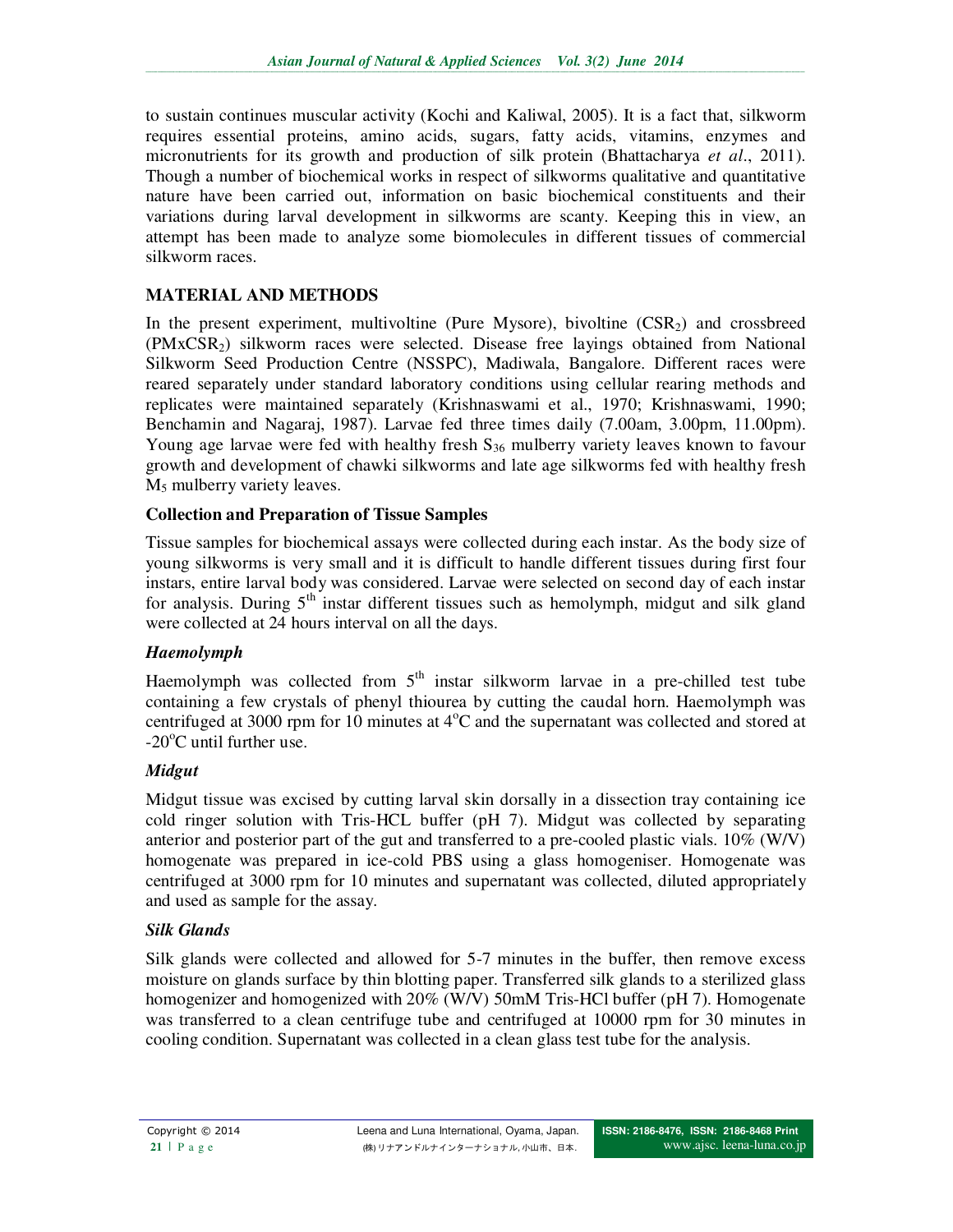## **Biochemical Analysis**

Quantitative estimation of proteins was done spectrophotometrically by Lowry *et al*., method (1951) using bovine serum albumin (BSA) as standard. Reducing sugar assay was carried out according to Burton (1956) using glucose as standard. DNA and RNA quantification done according to Schneider (1957) method using calf thymus DNA and yeast RNA as standards.

## **Statistical Analysis**

One-way analysis of variance *ANOVA* was used to test the significance of differences between mean values of independent observations of biochemical parameters in midgut, haemolymph and silk gland of different silkworm races. Comparisons were performed to find significant differences between the silkworm races. Differences were significant at  $p < 0.05$ .

## **RESULTS AND DISCUSSION**

## **Total Proteins**

Nutritional efficiency in larval stages significantly influences the resulting pupae and adult particularly in lepidopteron insects where in adult is a non-feeding stage (Srivastava et al., 1982). Seo et al., (1985) opined that, proteins are biomolecules plays a fundamental and physiological role in growth and development of silkworms and synthesis of silk proteins in silk gland during larval development. In the present experiment, total proteins in whole body showed a rapid increase from  $1<sup>st</sup>$  instar and reaches maximum at the end of  $4<sup>th</sup>$  instar in all the three silkworm races analysed. Varied protein concentrations were observed among whole body tissues of different races and significantly higher proteins recorded at p<0.05 in bivoltine silkworms during  $1<sup>st</sup>$  to  $4<sup>th</sup>$  instar (Table-1). Comparatively, bivoltine silkworms recorded highest proteins during  $4<sup>th</sup>$  instar (93.62 mg g<sup>-1</sup>) followed by crossbreed (89 mg g<sup>-1</sup>) and pure Mysore silkworms (80.72 mg  $g^{-1}$ ). A linear increase in protein concentration was recorded in the haemolymph and silk gland from  $1<sup>st</sup>$  day (40.12 mg ml<sup>-1</sup> and 98.64 mg g<sup>-1</sup>) to day before spinning (98.80 mg ml<sup>-1</sup> and 178 mg g<sup>-1</sup>) during 5<sup>th</sup> instar larva. In contrast to this, midgut protein concentration was higher  $(61.34 \text{ mg g}^{-1})$  during  $5^{\text{th}}$  instar and gradually reduced before spinning. Apparently significant differences (at p<0.05) in protein concentrations in different tissues were recorded and between different silkworm races reported (Table-2). Hurlimann and Chen (1974) asserted that, synthesis and utilization of haemolymph proteins are conditioned by genetic and hormonal control. In silkworms, haemolymph protein fluctuates during its developmental stages and concentration was found to increase positively correlated with silkworm growth. High protein concentration is an indication of a greater metabolic activity of the tissue. Higher protein concentration was recorded in bivoltine silkworms. Similar findings were observed by Banno et al., (1993), is due to increased consumption and assimilation of mulberry leaves and subsequent high rate of conversion and accumulation of proteins in bivoltine silkworms compared to crossbreed and multivoltine silkworms. Higher protein content in whole body of silkworm larva  $(1<sup>st</sup>-4<sup>th</sup>$ instar) may be due to tender leaves fed than medium and coarse leaves (HisaoAruga, 1994). Results revealed that, quantitatively total proteins of haemolymph and silk gland showed variations during larval development and maximum was on last day of  $\bar{5}^{th}$  instar and minimum on  $1<sup>st</sup>$  day after fourth moult. This indicates the influence of dietary protein on the increase in haemolymph and silk gland protein in  $5<sup>th</sup>$  instar, since  $5<sup>th</sup>$  instar is considered as prime feeding stage of silkworms where in 80%-85% of total leaves consumed. Ito and Arai (1963) observed that, accumulation of biomolecules is largely depending on mulberry leaf quality and amount of leaf consumed by silkworms. It is reported that, physiological and biochemical activities in silkworm body are affected by the availability of nutrients such as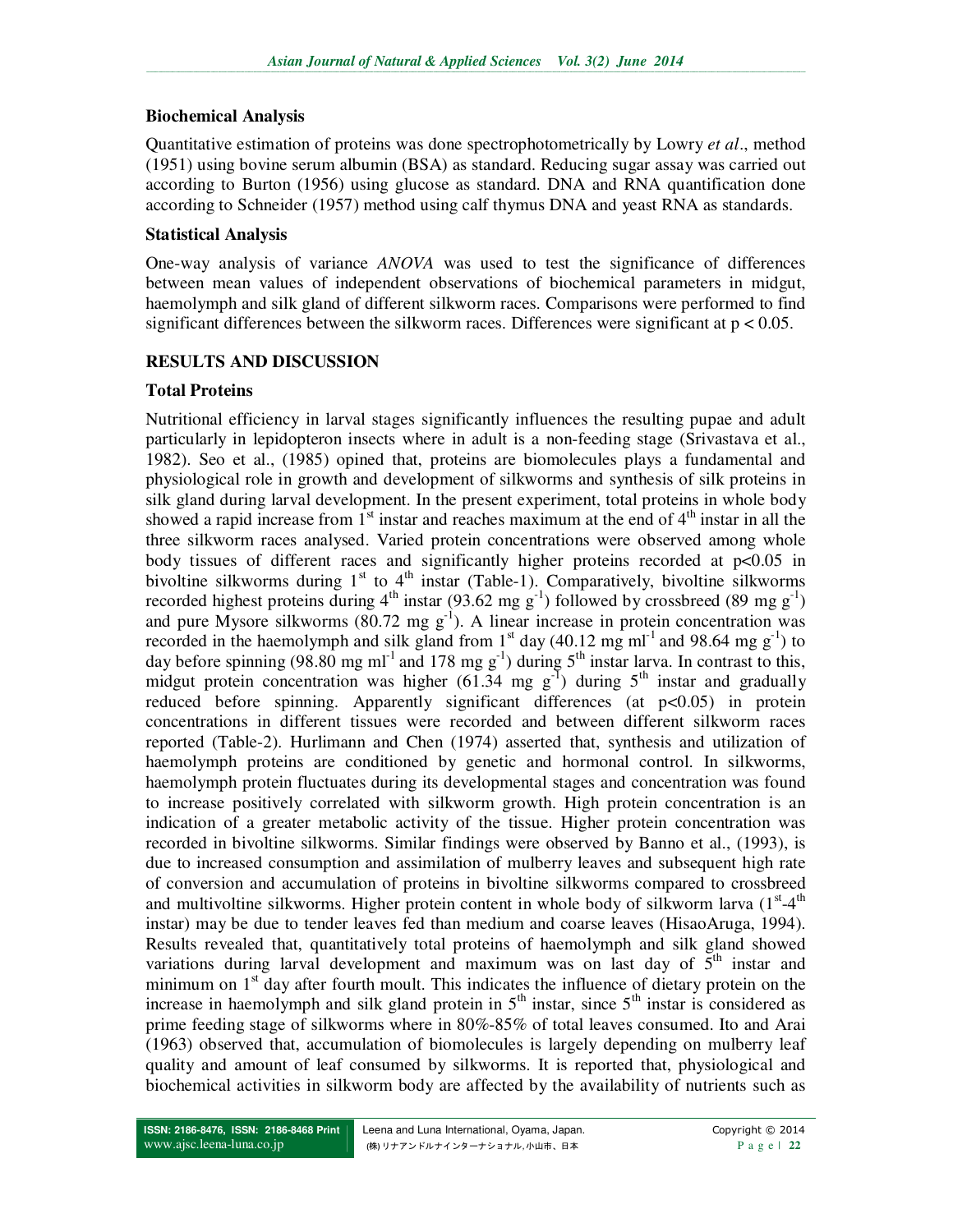carbohydrates, proteins, amino acids, lipids, minerals and vitamins (Sridhara and Bhat; 1966; Ohmura et al., 1989).

Haemolymph acts as storage reservoir for many materials essential for insects and its composition tends to vary in response to various activities (Hirano and Yamashita, 1983). Haemolymph transports more proteins to and from the different tissues. Synthesis of proteins in fat body will be increased during moulting period (Yashitake and Nagata, 1989; Nagata and Kobayashi, 1990). Variation in protein concentration in haemolymph and silk glands is due to differential rate of metabolism and synthesis. Results are in confirmation with the earlier works of Sathish (1998) that, haemolymph protein in sericigenous insects is responsible for the formation of silk proteins in silk glands. Shimura (1978) reported that, haemolymph acts an amino acid reservoir between midgut and silk gland, supplied amino acids to silk gland for silk synthesis. Performance in silkworm races studied in the present study may be due to differential physiological activities and attributed to genetic differences among these races. Since, bivoltine silkworms are characterised by high silk yielding nature, conversion of haemolymph proteins into silk substances is obvious. In crossbreed and pure Mysore silkworms a significant difference is observed in haemolymph proteins throughout  $5<sup>th</sup>$ instar. Total proteins in silk gland showed a gradual increase in all the three silkworm races (Shimada et al., 1985). In midgut, protein concentration showed an increasing trend from  $1<sup>st</sup>$ day to  $4<sup>th</sup>$  day and then gradually decreases till  $8<sup>th</sup>$  day in all the three races. Midgut tissue of silkworms plays an important role in active absorption of food constituents viz., proteins and amino acids from digested mulberry leaves. In turn midgut proteins help in growth and development of silk gland, reproductive organs in silkworms and increase the assimilation and conversion rates during  $5<sup>th</sup>$  instar larval development (Seo et al., 1985).

## **Reducing Sugars**

Reducing sugars in the whole body was significantly increasing from  $1<sup>st</sup>$  to  $4<sup>th</sup>$  instar in all the three silkworm races. An increasing reducing sugar concentration was observed as the larval growth increases from  $1<sup>st</sup>$  to  $4<sup>th</sup>$  instar in all the silkworm races studied. Higher reducing sugar was recorded in bivoltine silkworms compared to crossbreed and pure Mysore silkworms (Table-1). Reducing sugars recorded daily during  $5<sup>th</sup>$  instar showed similar pattern, linear increase in the concentration from  $1<sup>st</sup>$  day up to spinning was observed in all the silkworm races. Higher concentration was recorded in bivoltine silkworm haemolymph  $(1.914 \text{ mg} \text{ m} \text{I}^{-1})$ day before spinning. Comparatively lower reducing sugars observed in crossbreed and pure Mysore silkworms respectively (Table-3).Carbohydrates like glycogen and trehalose, other nitrogenous compounds are the main haemolymph constituents reported to be crucial during growth, development and in maintenance of diapause in insect(Hyun-Mi Jo and Yonggyun Kim, 2001). Many diapausing species are reported to utilize stores of glycogen to generate glycerol, sorbitol and trehalose. Silkworms conserve sufficient quantity of energy reserves during larval stage to be utilized during pupal and adult stages (Mishra et al., 2010). Simex and Kodrik (1986) have reported that, glycogen content in fat body, body wall and silk gland and free carbohydrates in haemolymph changed significantly during final larval instar and metamorphosis in silkworms. Carbohydrates are the major components in living organisms' food that either directly or indirectly used as energy source for all vital activities. Reducing sugars are food reserves for immediate energy demand of tissue. Reducing sugars concentration in midgut and haemolymph showed significant variations between days that support dynamic nature of haemolymph. In midgut and haemolymph of all the three silkworm races, there was a gradual increase in reducing sugar concentration from  $1<sup>st</sup>$  day to 8<sup>th</sup> day. Reducing sugar level was significantly lower in pure Mysore silkworms compare to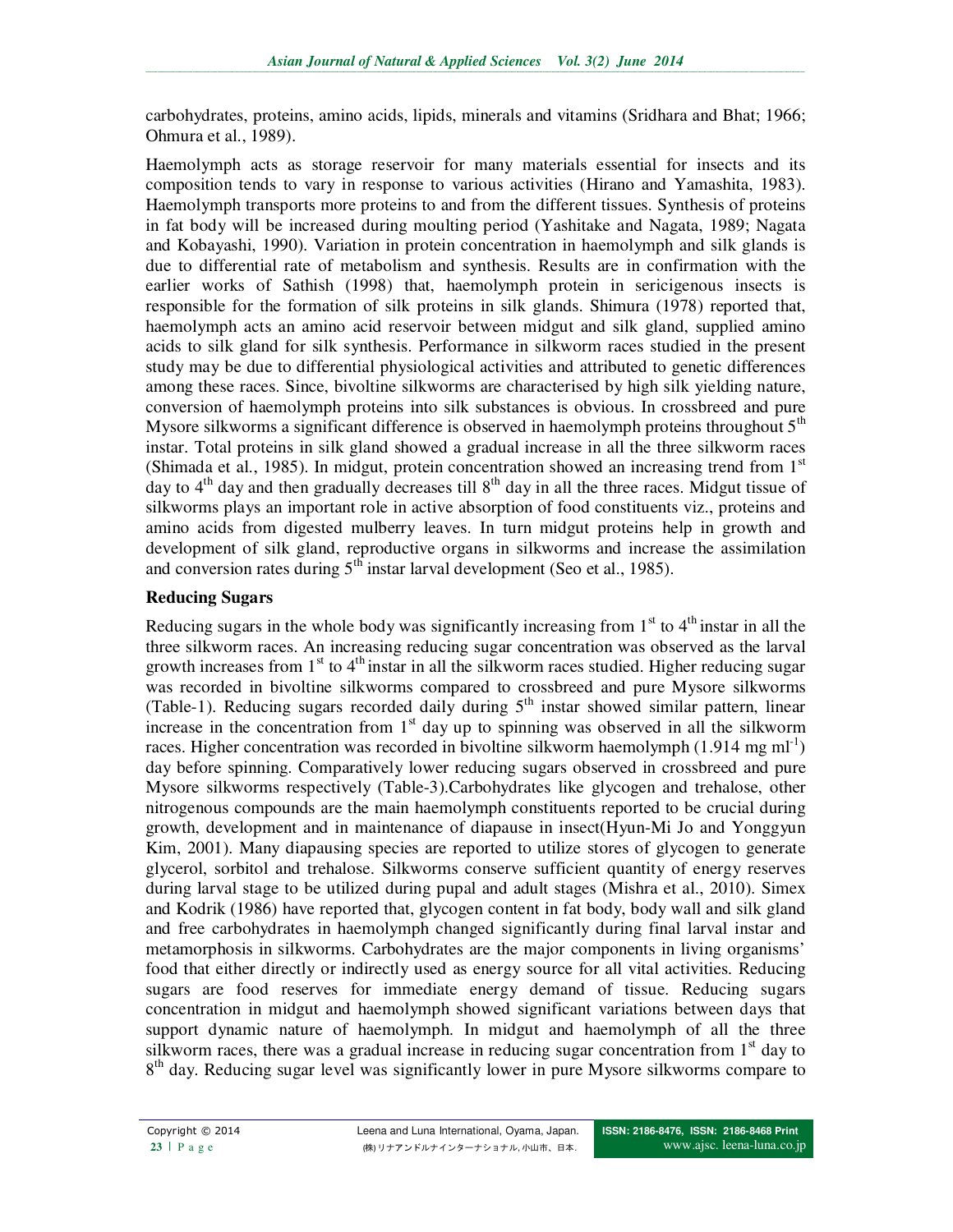cross breed and bivoltine silkworms. This can be explained through productiveness of the race and food intake that is more in bivoltines than crossbreed and pure Mysore silkworms.

#### **Nucleic Acids (DNA & RNA)**

Nucleic acids recorded higher concentration in whole body during  $4<sup>th</sup>$  instar (Table-1). DNA concentration in different races recorded as follows BV: 4.98 mg  $g-1$ , CB: 4.82 mg  $g-1$  and MV: 4.16 mg g-1. Concomitantly, RNA content in the whole body was also recorded highest during 4th instar in all the races (BV: 17.46 mg g-1, CB: 13.6 mg g-1 and MV: 10.44 mg g-1). In 5<sup>th</sup> instar DNA and RNA revealed higher in midgut during middle part of the instar and subsequently reduced as the larvae initiates spinning. In contrast, DNA and RNA in haemolymph revealed a linear increase from  $1<sup>st</sup>$  day of  $5<sup>th</sup>$  instar up to cocoon spinning. There was a significant variation in DNA and RNA concentration in different races studied (Table-4 & 5). Couble et al., (1983) reported that, DNA is known as informational molecule contains genetic information responsible for propagation of specific proteins and remains constant in a cell and any increase would reflect the growth is accomplished partly by an increase in cell number. Couble et al., (1987) suggested that, synthesis of DNA, RNA, fibroin and sericin in silk glands are developmentally regulated and these events are synchronized with the specific events of metamorphosis. DNA content in silkworms' whole body showed significant difference between the races analysed. DNA was gradually increasing from  $1<sup>st</sup>$  to  $4<sup>th</sup>$  instar indicating that, it is required for synthetic activity like protein synthesis. Further DNA content observed high in bivoltine followed by crossbreed and pure Mysore silkworms. DNA concentration increases gradually from  $1<sup>st</sup>$  day and maximum on  $5<sup>th</sup>$  day, corresponds to the active silk synthesis period (Tazima, 1978) and maximum food intake period (Gururaj, 1995), then gradually decreases as larva grows in all the three silkworm races till  $8<sup>th</sup>$  day. Variations in DNA concentration in haemolymph is due to the fact that, haemolymph being a circulatory fluid and a metabolic reservoir for various physiological processes tends to alter its biochemical constituents with food intake and daily fluctuations in environmental conditions (Yokoyama, 1962a). RNA content in silkworms' whole body showed significant difference among three races and it gradually increases from  $1<sup>st</sup>$  to  $4<sup>th</sup>$  instar. Bivoltines showed high RNA content followed by crossbreed and pure Mysore silkworms. Similar results were observed by Srivastava et al., (1979) that, RNA content increased during aphid larval growth. RNA concentration in both midgut and haemolymph is peak on  $8<sup>th</sup>$  day in all the silkworm races supports the earlier findings that, RNA synthesis precedes protein synthesis as it is known that DNA makes RNA and RNA makes proteins.

## **CONCLUSION**

Results confirmed that, bivoltine silkworms are superior over crossbreed and multivoltine silkworms in biochemical contents in different body tissues analysed. Difference between silkworms is due to genetic endowment of the races. Quantity and quality of biomolecules in silkworms attributes the robustness and healthiness that reliably considered being better in rearing performance and cocoon yield. Screening of silkworm genetic resources using biochemical analysis as a tool may be more dependable for the selection in silkworm breeding programmes as well as for commercial exploitation of silkworm races.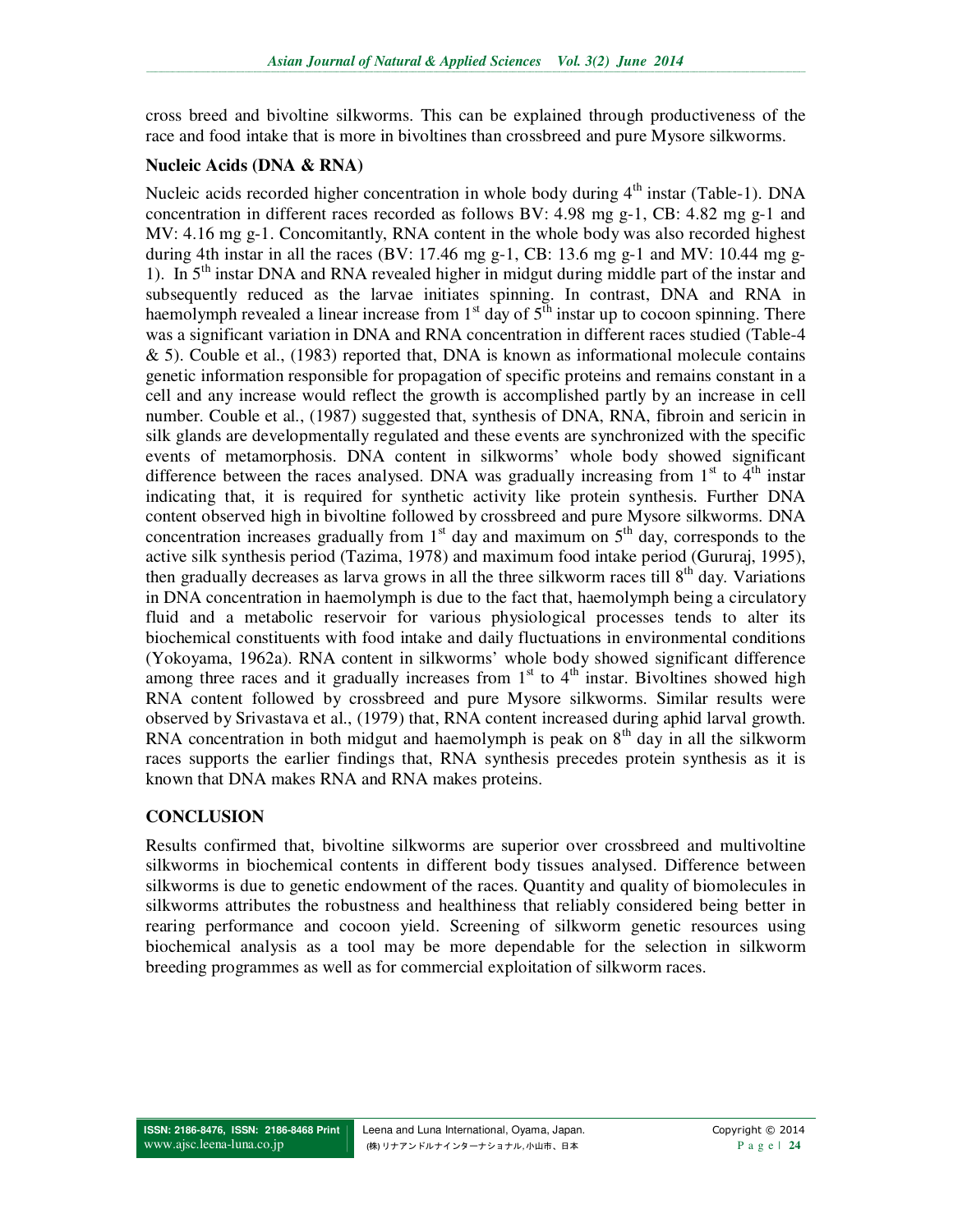# **REFERENCES**

- [1] Banno, Y., Tochihara, S., Kawaguchi, Y., & Doira, H. (1993). Protein of young larva of silkworm *Bombyx mori L. J. Seric. Sci*. *Japan., 62*(3), 187-194.
- [2] Bhattacharya, A., Chakrabarty, S., & Kaliwal, B. B. (2011). The effect of indole-3 butyric acid (IBA), indole-3-pyruvic acid (IPA) and their synergetic effects on biochemical contents on the silkworm *Bombyx mori*. *Research. Pharma. Biotech., 3*(8), 111-117.
- [3] Benchamin, K. V., & Nagaraj, C. S. (1987). Silkworm rearing techniques. In: *Appropriate sericulture techniques* (pp. 63-106). Jolly, M.S. (Ed.) Chapter-4, Mysore, India.
- [4] Benchamin, K. V., & Anantharaman, K. V. (1990). Standardisation of moulting test to evaluate mulberry leaf quality under tropical conditions. *Indian J. Seric., 29*(2), 255- 262.
- [5] Burton, K. (1956). A Study of the conditions and mechanism of the diphenylamine of deoxyribonucleic acid. *J. Biochem., 62*, 315-323.
- [6] Couble, P., Moine, A., Garel, A., & Prudhomme, J. C. (1983). Developmental variation of a non-fibroin mRNA of Silkworm *Bombyx mori* silk gland, encoding for a low molecular weight silk protein. *Developmental Biology, 97*(2), 398-407.
- [7] Couble, P., Michaille, J. J., Garel, A., Couble, M. L., & Prudhomme, J. C. (1987). Developmental switches of sericin mRNA splicing in individual cells of *Bombyx mori* silk gland. *Developmental Biology, 124*(2), 431-440.
- [8] Gururaj, C. S. (1995). Studies on the physiology and biochemistry of NPV infected silkworm *Bombyx mori.* Ph.D. Thesis, Bangalore University, Bangalore.
- [9] Hirano, M., & Yamashita, O. (1983). Developmental changes in trehalose synthesis in fat body of the silkworm *Bombyx mori*: trehalose synthase related to regulation of haemolymph trehalose during metamorphosis. *Insect Biochemistry and Molecular Biology*, 13, 593-599.
- [10] Aruga, H. (1994). *Principles of Sericulture*. New Delhi: Oxford IBH Publishing Co.
- [11] Hurliman, R. F., & Chen, P. S. (1974). Ontogenetische Veranderungen des enzymmusters in der haemolymphe von Phormiarigina*. Revue. Swisse. Zool*., 81, 648- 654.
- [12] Ito, T., & Arai, N. (1963). Food values of mulberry leaves for the silkworm *Bombyx mori* L. determined by means of artificial diets. I. Relationship between kinds of mulberry leaves and larval growth. *Bull. Seric. Exp. Stn. Japan., 18*(4), 226-229.
- [13] Ito, T., & Horie, Y. (1959). Carbohydrate metabolism of the midgut of the silkworm *Bombyx mori* L. *Archives of biochemistry and biophysics., 80*, 174-176.
- [14] Hyun-Mi Jo., & Kim, Y. (2001). Relationship between cold hardiness and diapause in the smaller fruit Tortix, *Adoxophyes orana* (Fischer von Roslerstamm). *J.Asia Pacific. Entomol., 4*(1), 1-9. http://dx.doi.org/10.1016/S1226-8615(08)60094-1
- [15] Kochi, S.C., & Kaliwal, B. B. (2005). Effect of sialic acid on commercial triats of the bivoltine crossbreed races of the silkworm *B. mori* L. *Caspian Journal of Environmental Sciences, 3*(2), 107-115.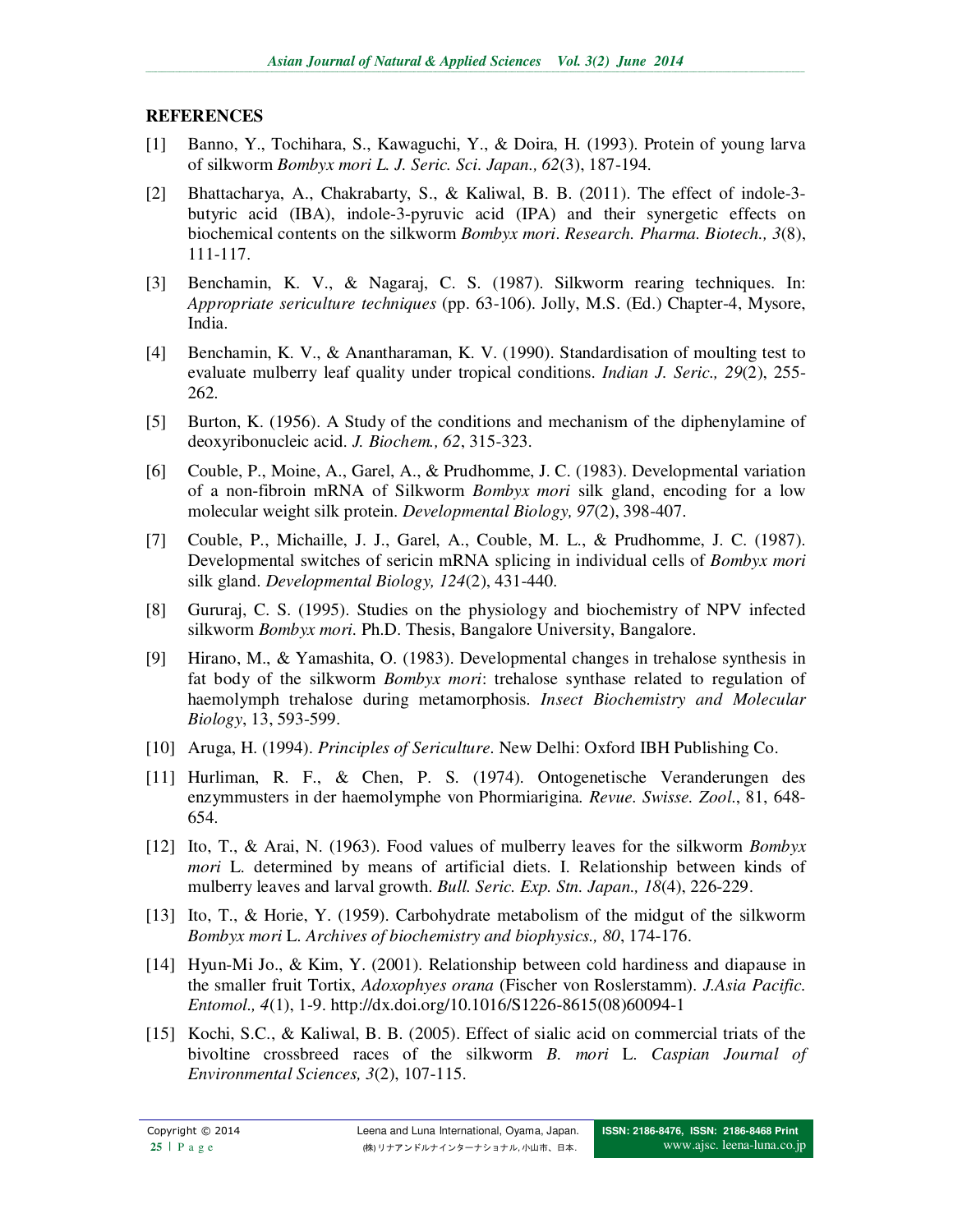- [16] Krishnaswami, S. (1990). Improved method of rearing young age (chawki) silkworms. *Bulletin No. 2, Central Silk Board, Bangalore*, India. 1-24.
- [17] Krishnaswami, S., Roy, D., & Mukherjee, S. K. (1970). Yield and nutritive value of mulberry leaves as influenced by planting season, spacing and frequency of pruning. *Indian J. Seric., 9*(1), 38-46.
- [18] Kumar, D., Pandey, J. P., Jain, J., Mishra, P. K., & Prasad, B. C. (2011). Qualitative and quantitative changes in protein profile of various tissues of tropical tasar silkworm, *Antheraea mylitta* Drury. *Int. J. Zool. Res., 7*, 147-155.
- [19] Lowry, P. H., Rosebrough, N. J., Farr, A. L., & Randall, R. J. (1951). Protein measurement with the folin's phenol reagent. *J. Biological Chemistry.,193*, 265-275.
- [20] Mishra, P. K., Kumar, D., Jaiswal, L., Kumar, A., Singh, B. M. K., Sharan, S. K., Pandey, J. P., & Prasad, B. C. (2010). Biochemical aspects of diapause preparation in ultimate instar of tropical tasar silkworm *Antheraea mylitta* Drury. *J. Ecophysiol. Occupational Health., 9*, 253-260.
- [21] Nagata, M., & Kobayashi, M. (1990). Quantitative changes in the storage proteins during larval development of silkworm *Bombyx mori* L. *J. Seric. Sci. Japan., 59*(6), 461-468.
- [22] Ohmura, H., Matsuka, Y., & Fukuda, T. (1989). Effect of mulberry leaf proteins and other proteins on the feeding of larvae of the silkworm *Bombyx mori* L. *J. Seric. Sci. Japan., 58*, 96-100.
- [23] Ramesha, C., Anuradha, C. M., Lakshmi, H., SugnanaKumari, S., Seshagiri, S. V., Goel, A. K., & Suresh Kumar, C. (2010). Nutrigenetic traits analysis for identification of nutritionally efficient silkworm germplasm breeds. *Biotechnology., 9*, 131-140.
- [24] Satish, B. R. (1998). Improvement of nutritive status of mulberry to increase silk production. Ph.D. thesis, Bangalore University, Bangalore, India.
- [25] Schneider, W. C. (1957). Determination of nucleic acids in tissues by pentose analysis. *Methods Enzymol., 3*, 680-684.
- [26] Seo, R. W., Youn, C. Y., Kang, C. S., & Kim, H. R. (1985). A Study on protein pattern of haemolymph during last larval and pupal stages of *Bombyx mori* L. *Bull. Entomol. Res., 11*, 153-164.
- [27] Shamitha, G., & PurushothamRao, A. (2008). Effect of gamma irradiation on tasar silk moth *Antheraea mylitta* D. *Asian J. Exp. Sci., 22*(3), 255-260.
- [28] Shimada, T., Nagata, M., Kobayashi, M., & Yoshi, N. (1985). Properties of variants of storage proteins in silkworm *Bombyx mori* L. *J. Seric. Sci. Japan., 54*(6), 470-475.
- [29] Shimura, K. (1978). Synthesis of silk proteins. *Silkworm: An important laboratory tool* (Ed. T. Tazima) Kodansha Scientific books, Kodensha Ltd. Japan. (pp. 189-211).
- [30] Simex, V., & Kodrik, D. (1986). Changes in the tissue glycogen and free carbohydrates of haemolymph during the last larval instar and metamorphosis of silkworm *Bombyx mori.* L. *Acta, Entomol. Bohemaslov., 83*(2), 92-100.
- [31] Sridhar, S., & Bhat, J. V. (1966). Trace elements in the silkworm *Bombyx mori* L. effect of trace elements. *Proc. Ind. Acad. Sci. Sec. LXIII*(1), 9-16.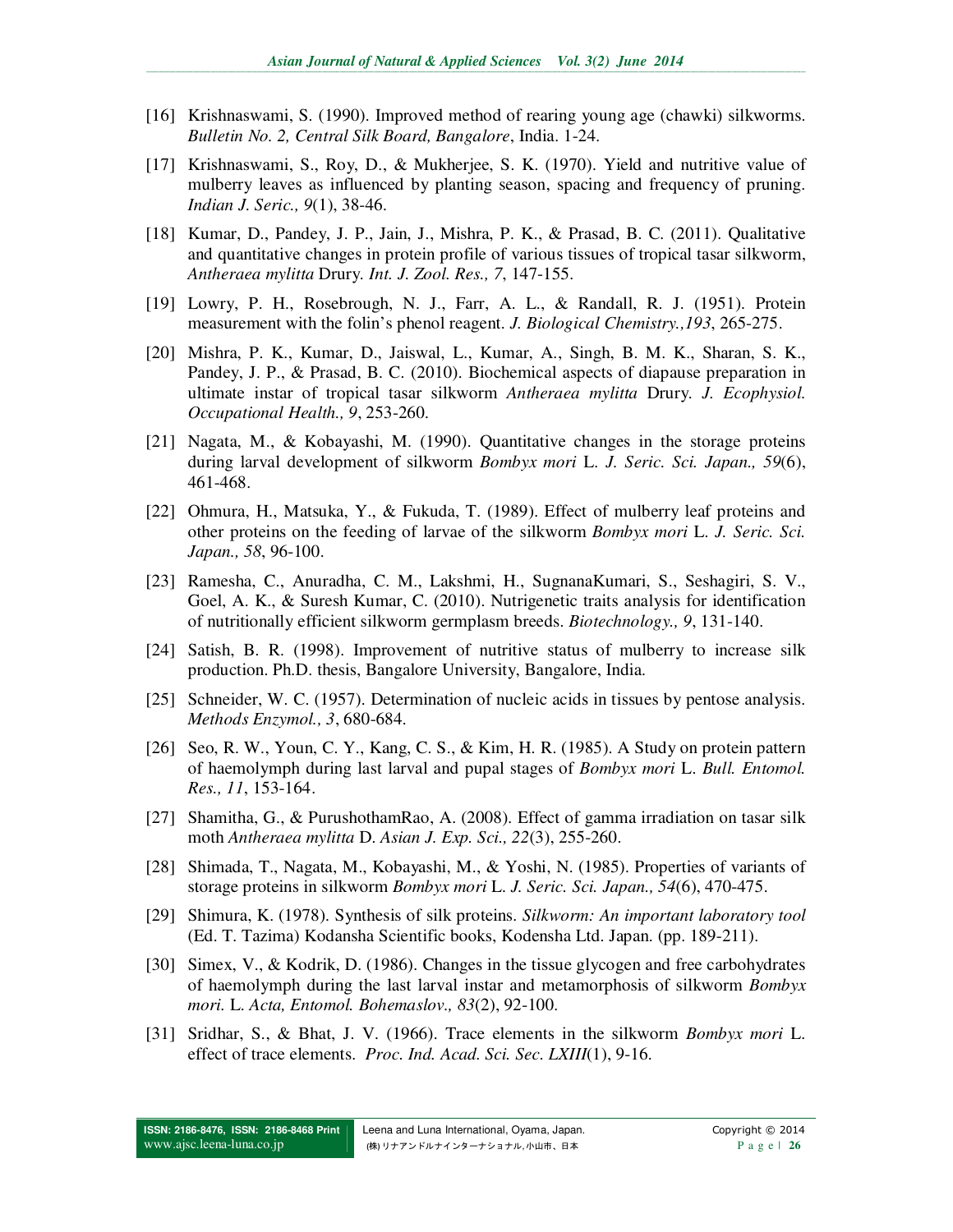- [32] Srivastava, A. D. Misra, S. D., & Poonia, F. S. (1982). Effect of food deprivation on larval duration, cocoon shell weight and fecundity of eri silk moth *Philosamia ricini*. *Indian J. Seric., 21*(2), 11-15.
- [33] Srivastava, P. N., Aclclair, J. L., & Srivatsava, U. (1979). Nucleic acid, Nucleotide and protein concentrations in the pea Aphid, Acrythospiphonpisum during larval growth and development. *Insect Biochem., 10*, 209-213.
- [34] Sumoika, H., Kuroda, S., & Yoshitake, N. (1982). Relationships among food ingestion, food digestion and body weight gain in the silkworm larvae *Bombyx mori* L. under restricted feeding by indices. *J. Seric. Sci. Jpn., 51*, 52-57.
- [35] Tazima, Y. (1978). S*ilkworm an important laboratory tool*, Kodansha ltd. Tokyo. pp. 1-307.
- [36] Yokoyama, T. (1962a). *Synthesized Science of Sericulture* (pp. 273-274). Bombay: CSB.
- [37] Yoshitake, N., & Nagata, M. (1989). Protein metabolism in the larval development of the silkworm *Bombyx mori* L. Protein reutilization at the IV moult. *J. Seric. Sci. Japan., 58*(3), 221-233.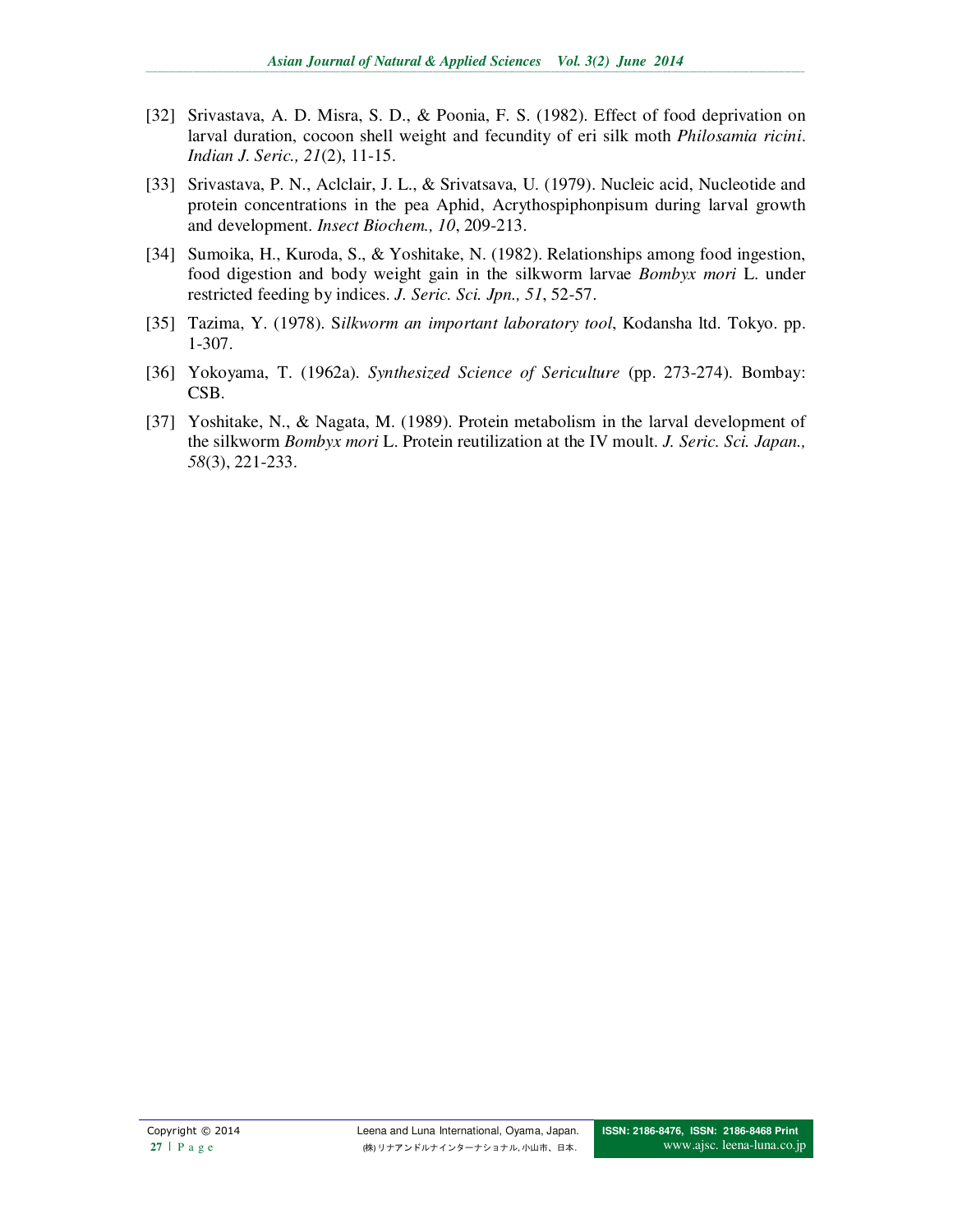## **APPENDIX**

| #      | Silkworm<br>Races        | Silkworm<br>Instars | Total<br>Proteins<br>(mg/g) | Reducing<br>Sugars (mg/g) | <b>DNA</b><br>(mg/g) | <b>RNA</b><br>(mg/g) |
|--------|--------------------------|---------------------|-----------------------------|---------------------------|----------------------|----------------------|
|        |                          | 1 <sup>st</sup>     | 70.23                       | 2.84                      | 2.18                 | 11.08                |
|        | BV                       | 2 <sup>nd</sup>     | 78.96                       | 3.02                      | 3.10                 | 12.28                |
| 1.     | (CSR <sub>2</sub> )      | 3 <sup>rd</sup>     | 85.10                       | 4.30                      | 3.46                 | 15.03                |
|        |                          | 4 <sup>th</sup>     | 93.62                       | 5.24                      | 4.98                 | 17.46                |
|        | CB<br>(PM x)<br>$CSR2$ ) | 1 <sup>st</sup>     | 63.78                       | 2.36                      | 2.16                 | 10.21                |
|        |                          | 2 <sup>nd</sup>     | 70.60                       | 2.81                      | 2.88                 | 10.36                |
| 2.     |                          | 3 <sup>rd</sup>     | 78.53                       | 3.92                      | 3.16                 | 11.74                |
|        |                          | 4 <sup>th</sup>     | 89.45                       | 4.80                      | 4.82                 | 13.86                |
|        |                          | 1 <sup>st</sup>     | 58.63                       | 2.02                      | 1.96                 | 07.64                |
|        | <b>PM</b>                | 2 <sup>nd</sup>     | 62.00                       | 2.74                      | 2.10                 | 07.95                |
| 3.     | (Pure<br>Mysore)         | 3 <sup>rd</sup>     | 71.19                       | 3.10                      | 2.81                 | 09.36                |
|        |                          | 4 <sup>th</sup>     | 80.72                       | 3.80                      | 4.16                 | 10.44                |
|        | $SEM \pm$                |                     | 0.982                       | 0.062                     | 0.102                | 0.572                |
| CD @5% |                          |                     | 02.58                       | 00.18                     | 0.264                | 1.660                |

**Table 1. Biochemical constituents concentration in silkworms (whole body)**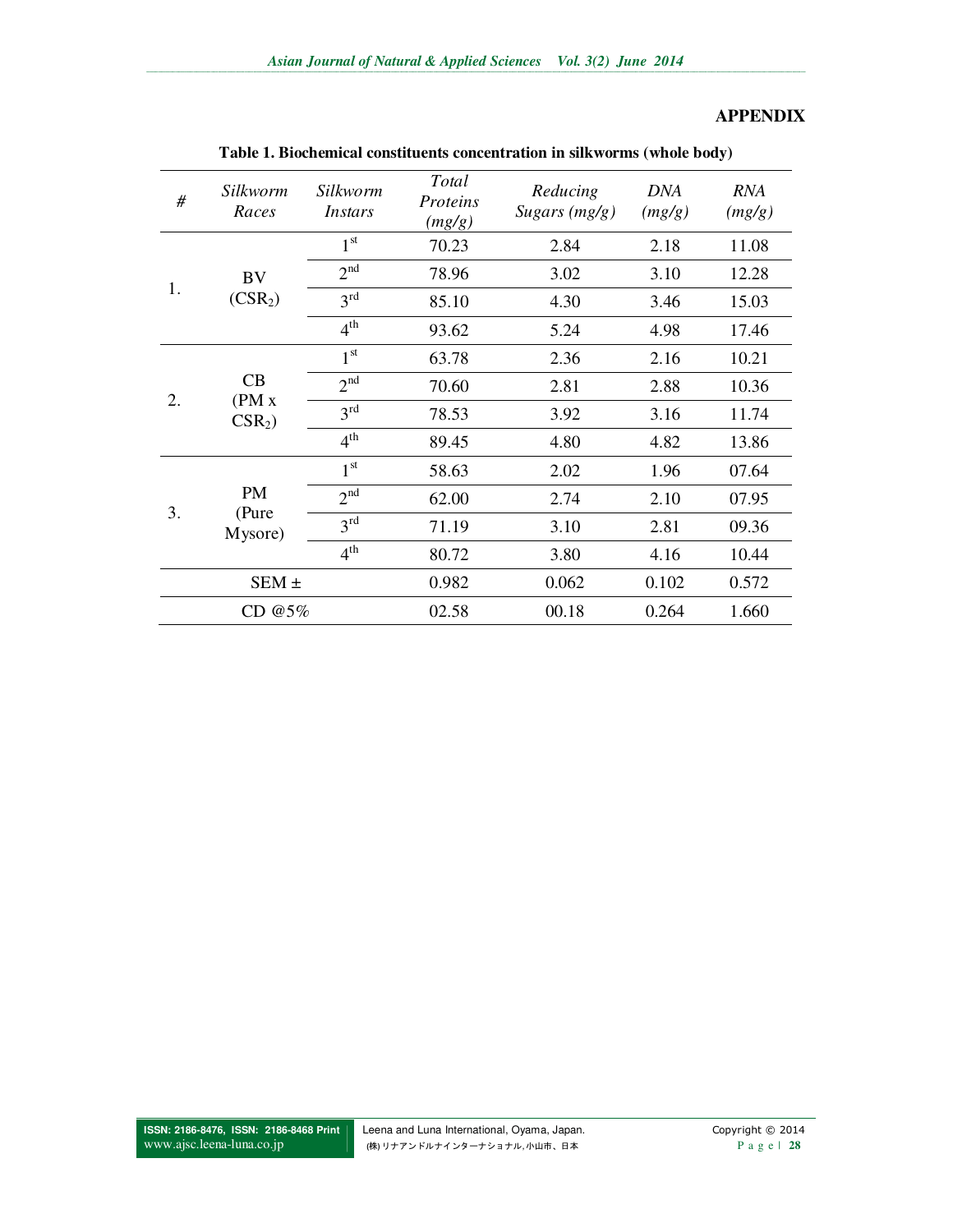| #              | Silkworm                      | Silkworm              | Days           |                |                |                |        |        |        |        |  |
|----------------|-------------------------------|-----------------------|----------------|----------------|----------------|----------------|--------|--------|--------|--------|--|
|                | Races                         | <b>Tissues</b>        | $\mathfrak{I}$ | $\overline{2}$ | $\mathfrak{Z}$ | $\overline{4}$ | 5      | 6      | 7      | 8      |  |
| 1              | BV<br>(CSR <sub>2</sub> )     | Haemolymph<br>(mg/ml) | 40.12          | 41.80          | 42.96          | 58.60          | 74.80  | 80.16  | 85.80  | 98.80  |  |
|                |                               | Silk gland<br>(mg/g)  | 98.64          | 103.18         | 117.22         | 124.56         | 128.60 | 134.16 | 148.65 | 178.00 |  |
|                |                               | Mid gut<br>(mg/g)     | 42.12          | 51.65          | 54.57          | 61.34          | 58.02  | 56.40  | 47.38  | 45.17  |  |
| $\overline{2}$ | CB<br>(PM x)<br>$CSR2$ )      | Haemolymph<br>(mg/ml) | 38.20          | 40.12          | 41.03          | 46.06          | 50.08  | 56.48  | 61.88  | 66.84  |  |
|                |                               | Silk gland<br>(mg/g)  | 93.55          | 95.81          | 97.92          | 98.53          | 101.64 | 109.44 | 116.04 | 125.44 |  |
|                |                               | Mid gut<br>(mg/g)     | 40.94          | 47.18          | 49.33          | 59.41          | 56.16  | 52.25  | 44.00  | 42.13  |  |
|                |                               | Haemolymph<br>(mg/ml) | 34.23          | 35.60          | 36.18          | 40.03          | 44.22  | 48.92  | 54.60  | 58.43  |  |
| 3              | <b>PM</b><br>(Pure<br>Mysore) | Silk gland<br>(mg/g)  | 82.64          | 84.40          | 86.13          | 87.84          | 90.18  | 94.24  | 97.96  | 102.25 |  |
|                |                               | Mid gut<br>(mg/g)     | 34.63          | 41.55          | 44.83          | 52.24          | 49.63  | 46.44  | 37.93  | 36.19  |  |
| $SEM \pm$      |                               |                       | 1.926          | 3.368          | 3.156          | 3.612          | 2.746  | 1.880  | 2.604  | 4.012  |  |
| CD $@5%$       |                               |                       | 5.348          | 9.109          | 8.304          | 9.843          | 6.944  | 4.945  | 6.916  | 7.456  |  |

**Table 2. Total proteins concentration in 5th instar silkworm tissues** 

# **Table 3. Reducing sugars concentration in 5th instar silkworm tissues**

| #             | Silkworm<br>Races         | Silkworm<br><b>Tissues</b> | Days  |       |                |                |       |       |       |       |  |  |
|---------------|---------------------------|----------------------------|-------|-------|----------------|----------------|-------|-------|-------|-------|--|--|
|               |                           |                            | 1     | 2     | $\mathfrak{Z}$ | $\overline{4}$ | 5     | 6     | 7     | 8     |  |  |
| 1             | BV<br>(CSR <sub>2</sub> ) | Mid gut<br>(mg/g)          | 0.670 | 0.815 | 0.906          | 0.976          | 1.213 | 1.435 | 1.857 | 1.914 |  |  |
|               |                           | Haemolymph<br>(mg/ml)      | 0.546 | 0.613 | 0.682          | 0.694          | 0.746 | 0.794 | 0.812 | 0.843 |  |  |
| 2             | CB<br>(PM x)<br>$CSR2$ )  | Mid gut<br>(mg/g)          | 0.546 | 0.724 | 0.852          | 0.860          | 0.925 | 1.102 | 1.356 | 1.632 |  |  |
|               |                           | Haemolymph<br>(mg/ml)      | 0.438 | 0.574 | 0.623          | 0.659          | 0.705 | 0.732 | 0.783 | 0.838 |  |  |
| 3             | <b>PM</b>                 | Mid gut<br>(mg/g)          | 0.421 | 0.496 | 0.532          | 0.695          | 0.869 | 0.943 | 1.094 | 1.286 |  |  |
|               | (Pure<br>Mysore)          | Haemolymph<br>(mg/ml)      | 0.279 | 0.422 | 0.450          | 0.540          | 0.598 | 0.634 | 0.695 | 0.725 |  |  |
| $SEM \pm$     |                           |                            | 0.023 | 0.019 | 0.026          | 0.027          | 0.020 | 0.021 | 0.017 | 0.019 |  |  |
| $@5\%$<br>CD. |                           |                            | 0.062 | 0.050 | 0.078          | 0.074          | 0.058 | 0.058 | 0.051 | 0.053 |  |  |